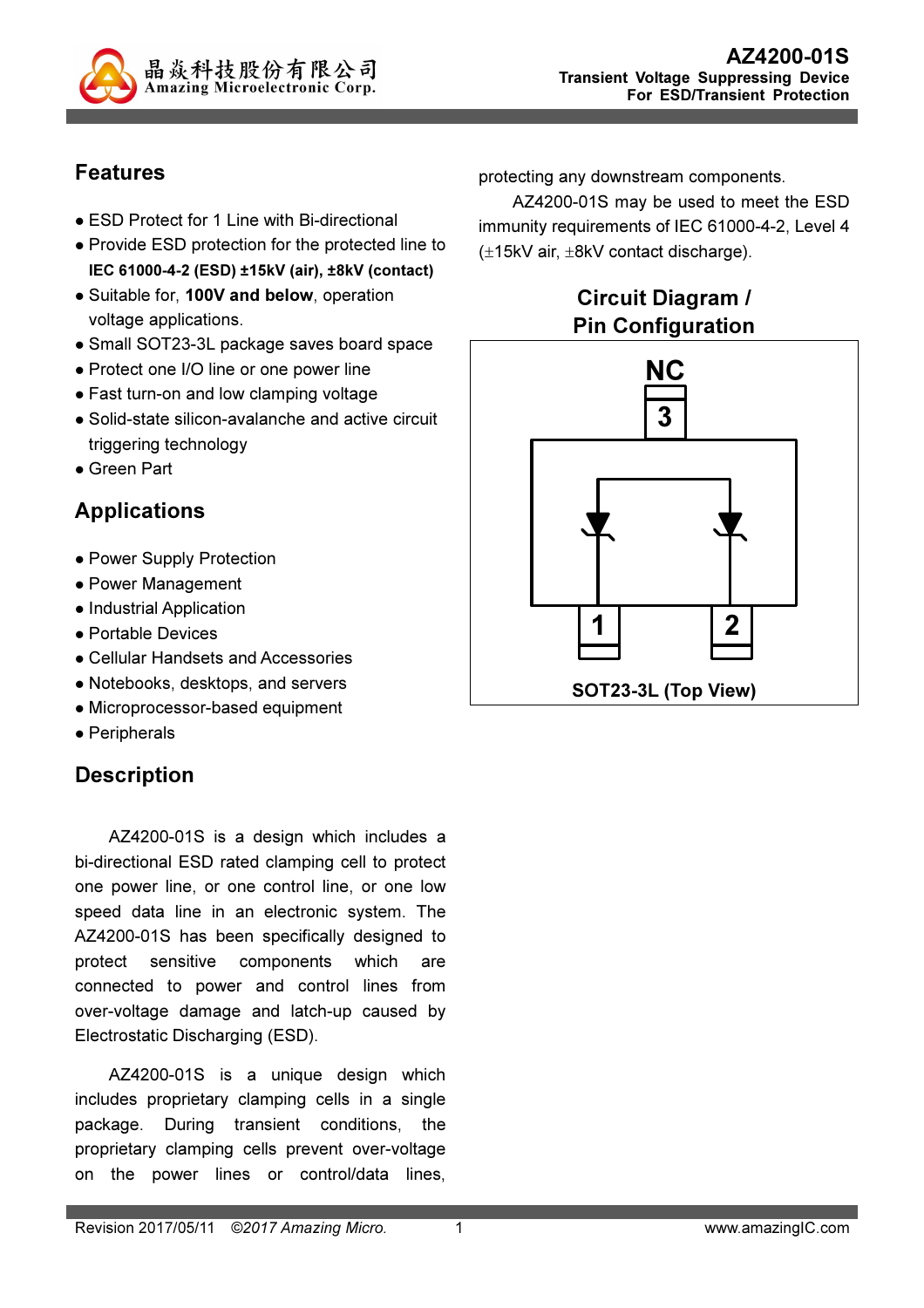

#### **SPECIFICATIONS**

| <b>ABSOLUTE MAXIMUM RATINGS</b>   |                             |                 |                      |  |
|-----------------------------------|-----------------------------|-----------------|----------------------|--|
| <b>PARAMETER</b>                  | <b>SYMBOL</b>               | <b>RATING</b>   | UNITS                |  |
| <b>Operating Supply Voltage</b>   | $V_{DC}$                    | ±100            | V                    |  |
| ESD per IEC 61000-4-2 (Air)       | $\mathsf{V}_{\mathsf{ESD}}$ | ±15             | kV                   |  |
| ESD per IEC 61000-4-2 (Contact)   |                             | ±8              |                      |  |
| <b>Lead Soldering Temperature</b> | $\mathsf{T}_{\mathsf{SOL}}$ | 260 (10 sec.)   | °C                   |  |
| <b>Operating Temperature</b>      | $T_{OP}$                    | $-55$ to $+85$  | $\mathrm{C}^{\circ}$ |  |
| Storage Temperature               | $\mathsf{T}_{\text{STO}}$   | $-55$ to $+150$ | $\mathrm{C}$         |  |

| <b>ELECTRICAL CHARACTERISTICS</b>       |                        |                                                                  |        |            |                 |              |
|-----------------------------------------|------------------------|------------------------------------------------------------------|--------|------------|-----------------|--------------|
| <b>PARAMETER</b>                        | <b>SYMBOL</b>          | <b>MINI</b><br><b>CONDITIONS</b>                                 |        | <b>TYP</b> | <b>MAX</b>      | <b>UNITS</b> |
| Reverse Stand-Off<br>Voltage            | <b>V<sub>RVM</sub></b> | $T = 25^{\circ}C$ .                                              | $-100$ |            | 100             | $\vee$       |
| Reverse Leakage<br>Current              | $I_{\text{L}eak}$      | $V_{RMM} = \pm 100V$ , T=25 °C.                                  |        |            | 2.5             | μA           |
| Reverse<br><b>Breakdown Voltage</b>     | $V_{BV}$               | $I_{\text{RV}}$ = 1 mA, T=25 °C.                                 | 120    |            | 150             | $\vee$       |
| <b>ESD Clamping</b><br>Voltage (Note 1) | $V_{\text{clamp}}$     | IEC 61000-4-2 +8kV ( $I_{TLP}$ = 16A),<br>T=25 °C, Contact mode. |        | 168        |                 | $\vee$       |
| Channel Input<br>Capacitance            | $C_{IN}$               | $V_R = 0V$ , f = 1MHz, T=25 °C.                                  |        |            | 10 <sup>°</sup> | pF           |

Note 1: ESD Clamping Voltage was measured by Transmission Line Pulsing (TLP) System.

TLP conditions:  $Z_0$ = 50 $\Omega$ ,  $t_p$ = 100ns,  $t_r$ = 1ns.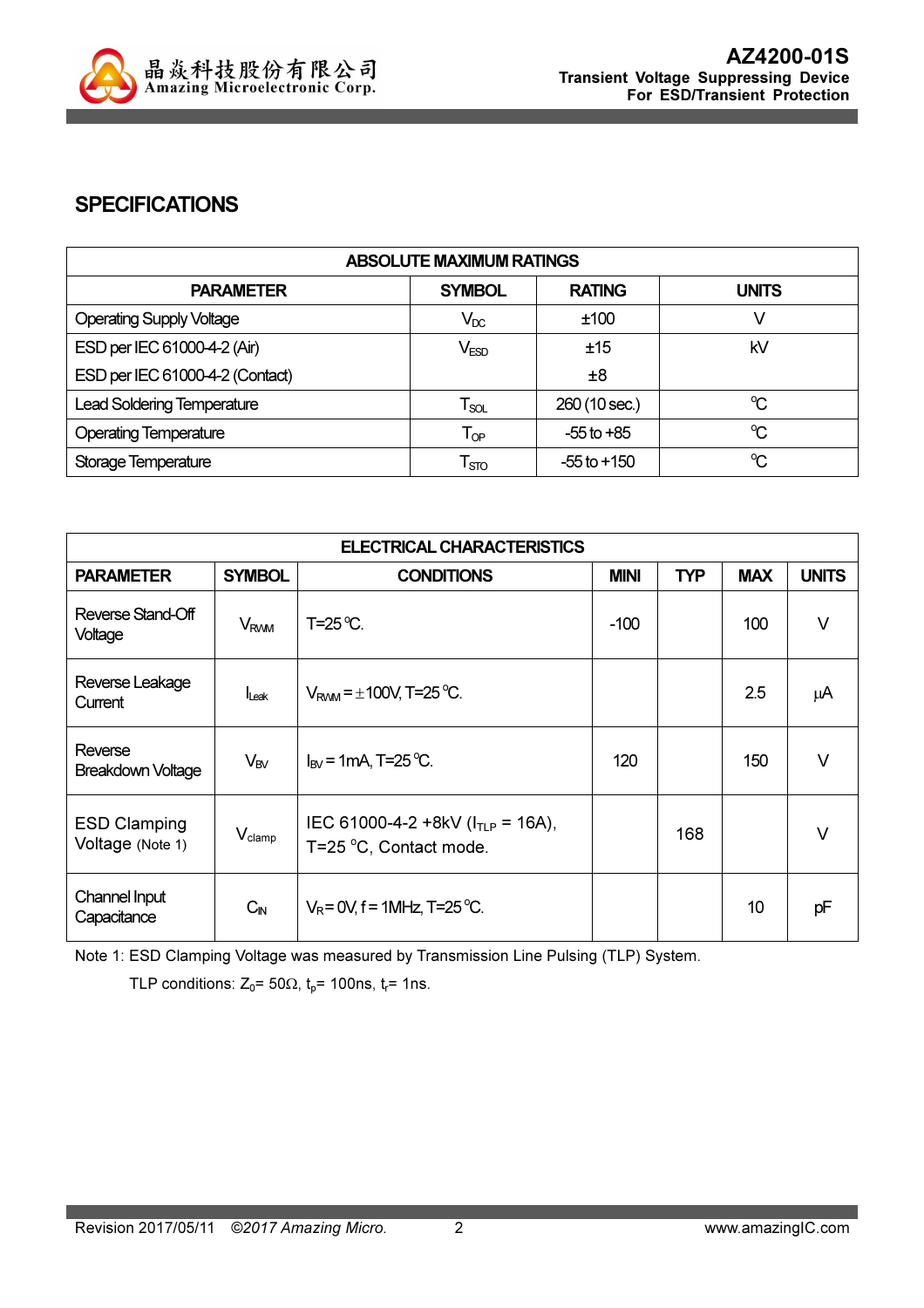

#### Typical Characteristics

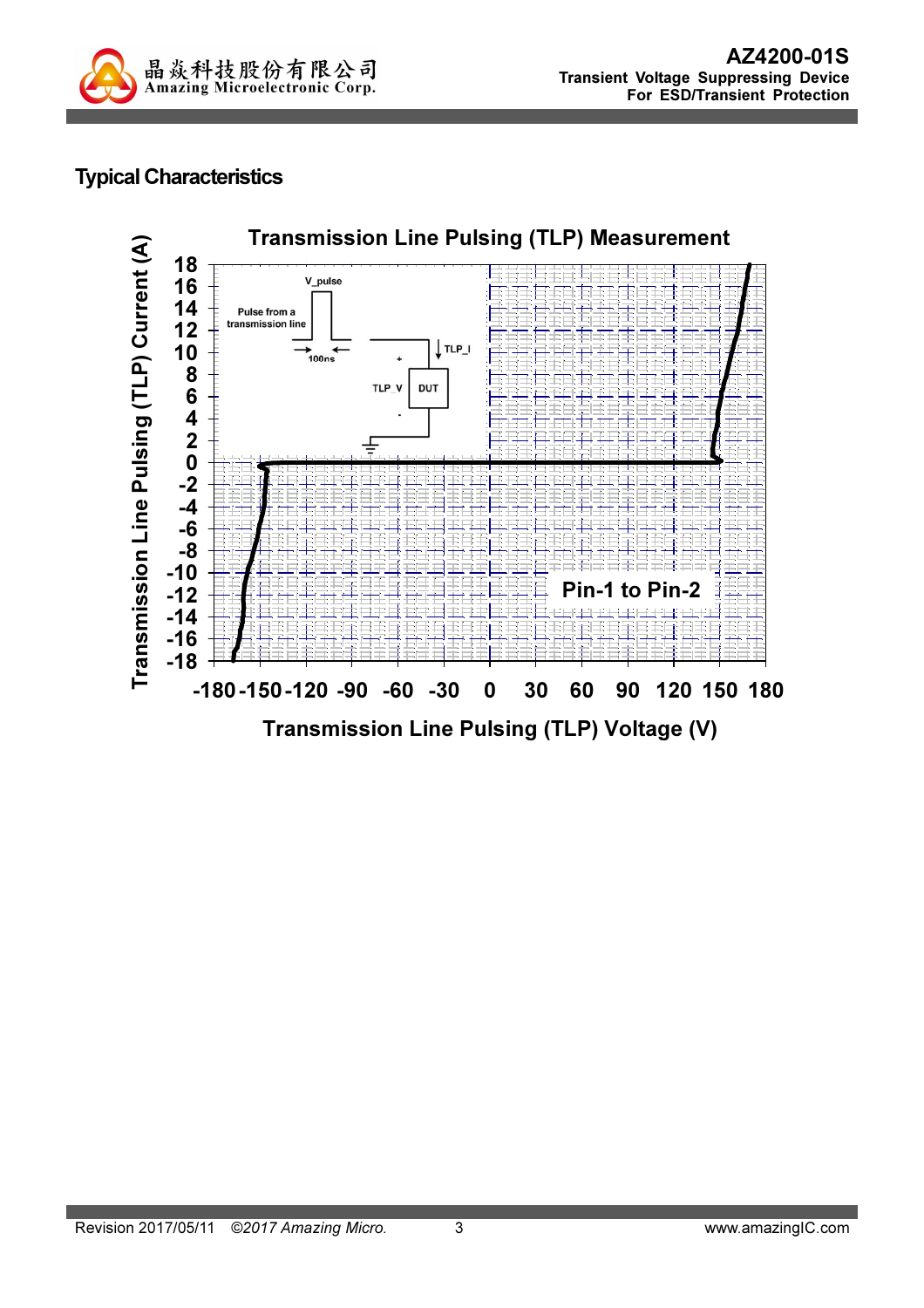

#### Applications Information

The AZ4200-01S is designed to protect one line against System ESD pulses by clamping them to an acceptable reference. It provides bi-directional protection.

The usage of the AZ4200-01S is shown in Fig. 1. Protected lines, such as data lines, control lines, or power lines, are connected at pin 1. The pin 2 should be connected directly to a ground plane. The pin 3 (NC Pin) should be floating. In order to minimize parasitic inductance in the board traces, all path lengths connected to the pins of AZ4200-01S should be kept as short as possible.

In order to obtain enough suppression of ESD induced transient, good circuit board is critical. Thus, the following guidelines are recommended:

- Minimize the path length between the protected lines and the AZ4200-01S.
- Place the AZ4200-01S near the input terminals or connectors to restrict transient coupling.
- The ESD current return path to ground should be kept as short as possible.
- Use ground planes whenever possible.
- NEVER route critical signals near board edges and near the lines which the ESD transient easily injects to.

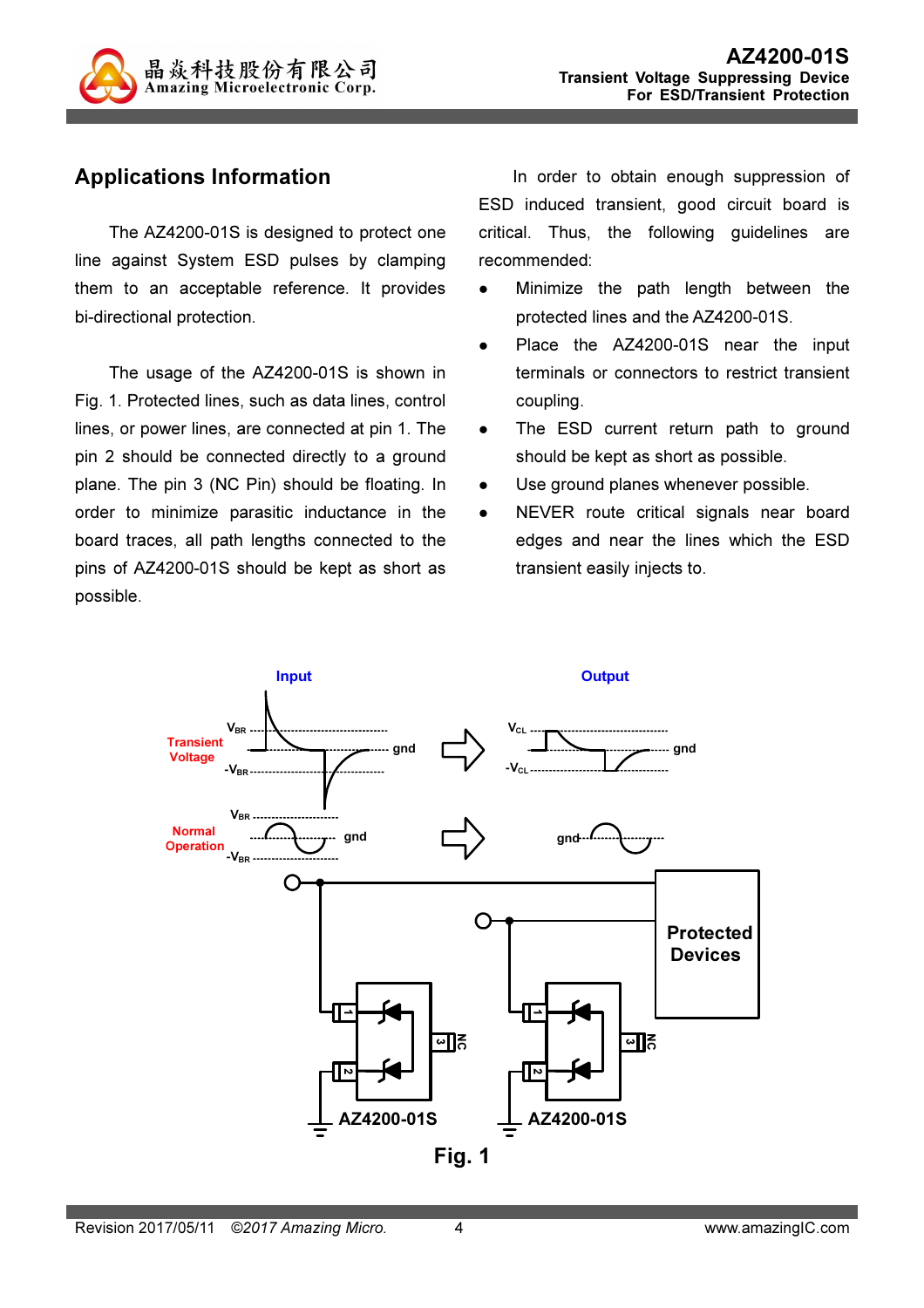

#### Mechanical Details



#### PACKAGE DIMENSIONS

| Symbol |           | <b>Dimensions In Millimeters</b> | Dimensions In Inches |       |  |
|--------|-----------|----------------------------------|----------------------|-------|--|
|        | Min       | Max                              | Min                  | Max   |  |
| Α      | 0.900     | 1.150                            | 0.035                | 0.045 |  |
| A1     | 0.000     | 0.100                            | 0.000                | 0.004 |  |
| A2     | 0.900     | 1.050                            | 0.035                | 0.041 |  |
| b      | 0.300     | 0.500                            | 0.012                | 0.020 |  |
| с      | 0.080     | 0.150                            | 0.003                | 0.006 |  |
| D      | 2.800     | 3.000                            | 0.110                | 0.118 |  |
| E      | 1.200     | 1.400                            | 0.047                | 0.055 |  |
| E1     | 2.250     | 2.550                            | 0.089                | 0.100 |  |
| e      | 0.950 TYP |                                  | 0.037 TYP            |       |  |
| e1     | 1.800     | 2.000                            | 0.071                | 0.079 |  |
|        | 0.550 REF |                                  | 0.022 REF            |       |  |
| l 1    | 0.300     | 0.500                            | 0.012                | 0.020 |  |
| θ      | О°        | 8°                               | О°                   | 6°    |  |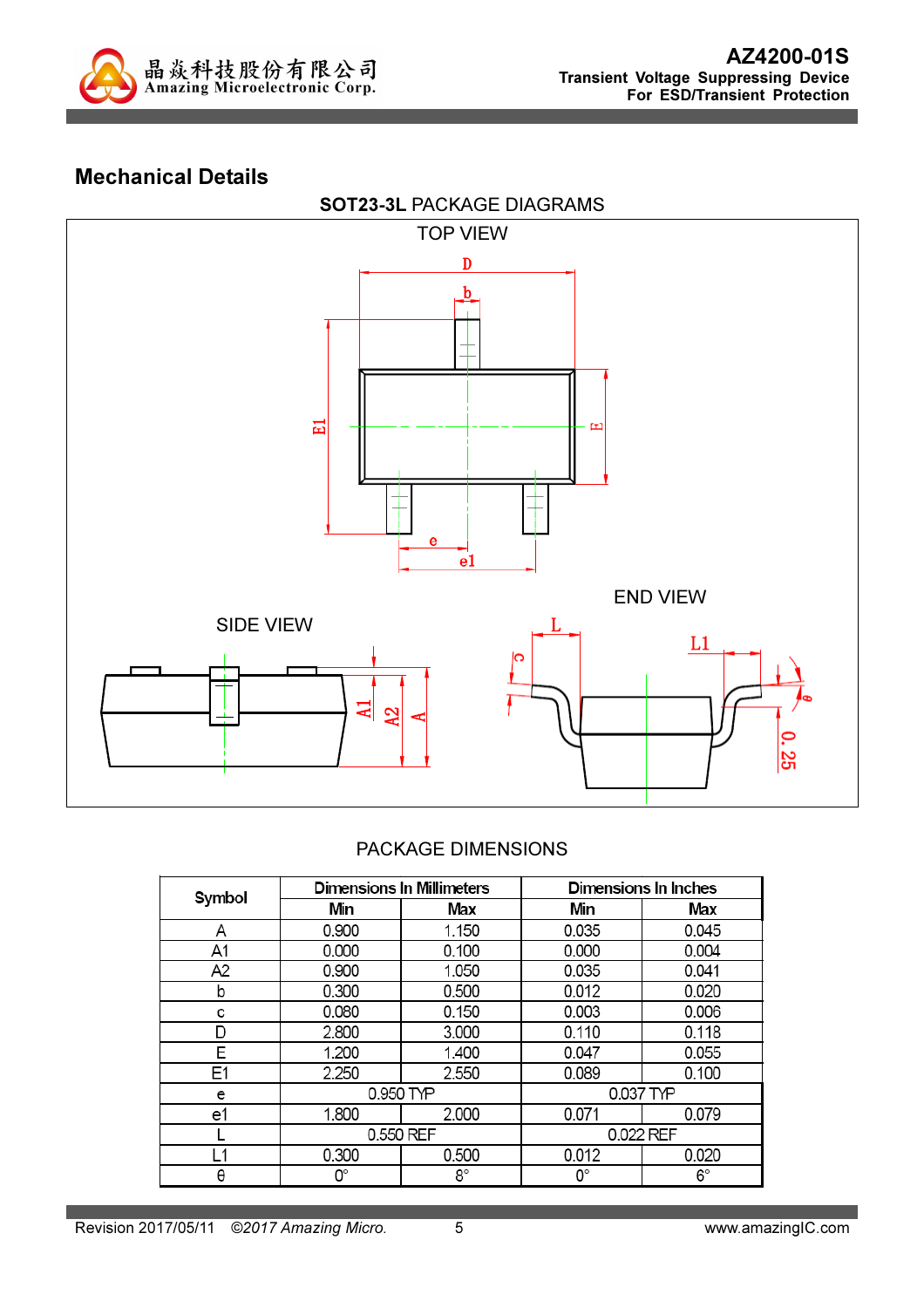

# LAND LAYOUT



Notes:

This LAND LAYOUT is for reference purposes only. Please consult your manufacturing partners to ensure your company's PCB design guidelines are met.

#### MARKING CODE



| <b>Part Number</b> | <b>Marking Code</b> |
|--------------------|---------------------|
| AZ4200-01S.R7G     |                     |
| (Green Part)       | 420XY               |

Note: Green means Pb-free, RoHS, and Halogen free compliant.

#### Ordering Information

| PN#            | Material |     | Type Reel size | MOO           | MOQ/internal box | MOQ/carton                                     |
|----------------|----------|-----|----------------|---------------|------------------|------------------------------------------------|
| AZ4200-01S.R7G | Green    | T/R | $\sigma$ inch  | $3,000$ /reel |                  | 4 reels= $12,000/b$ ox 6 boxes = 72,000/carton |